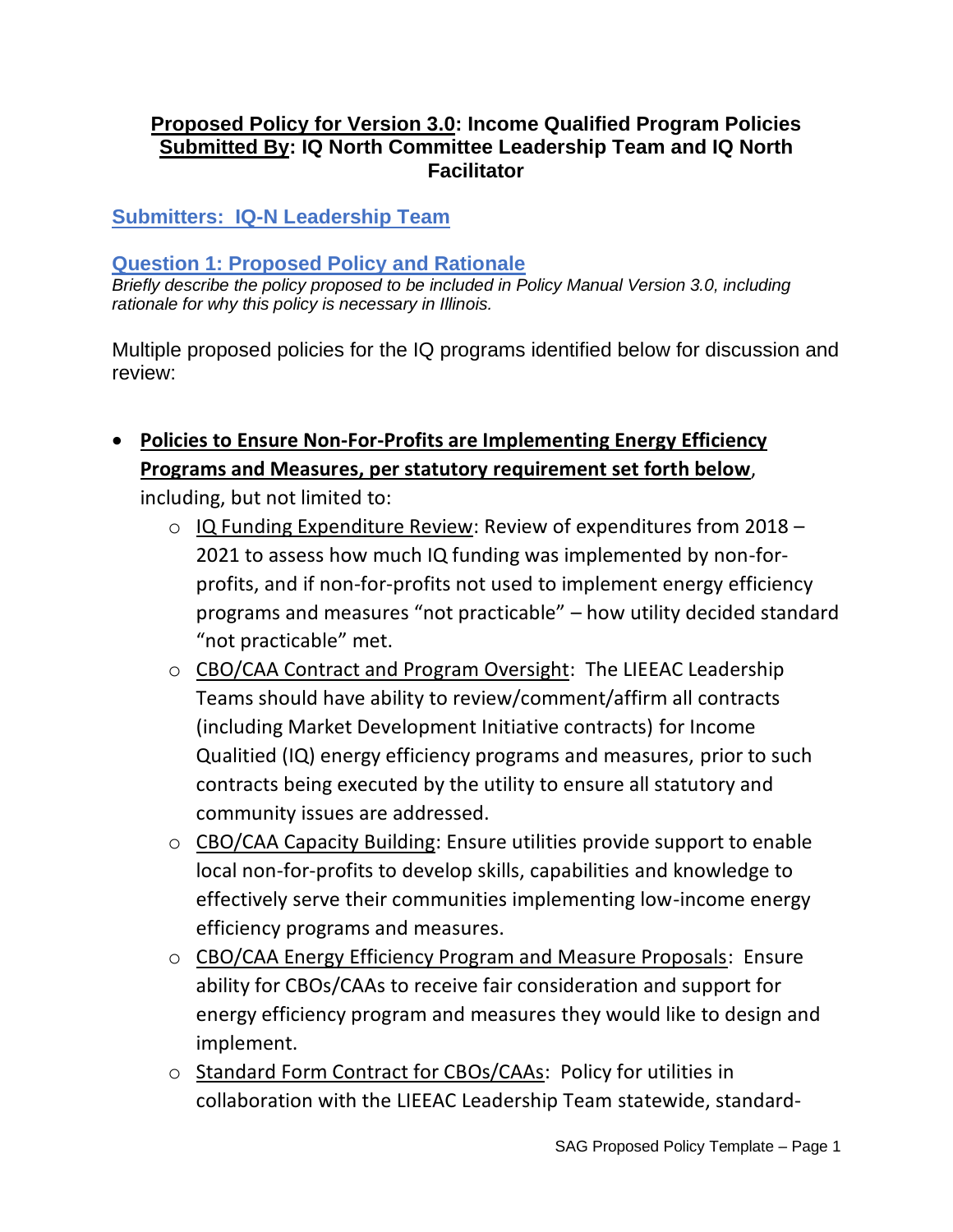form contract for CBOs/CAAs to implement energy efficiency programs and measures that contain reasonable and appropriate terms for CBOs/CAAs that is mutually agreeable to CBOs/CAAs.

- Comment: The utilities now have very restrictive cyber security/PII provisions. CBOs/CAAs will not be able to meet them. If will be important to have "form," standardized cyber, insurance and other key general terms and conditions that will apply to CBOs/CAAs, non-profits and small businesses (ideally).
- o Standard, Appropriate, Mutually Agreeable Metrics for Evaluating CBO/CAA Programmatic Success: Common, CBO/CAA-approved metrics for programmatic success and data requirements to demonstrate success.
- o Protection of CBO/CAA Relationships/Intellectual Property: Policies to ensure that CBO/CAA relationships and program designs/other intellectual property not used by large implementing companies and/or utilities.
- o Access to Tools: CBOs/CAAs must have free and equal access to tools needed to design, track and evaluate CBO/CAA programs, including the cost-effectiveness calculator.
- o Evaluation: CBOs/CAAs must be given equal access (equal to the utilities) to evaluators who will be evaluating their programs, including review of evaluator contract, evaluation design, any early, ongoing, draft and/or final memos, white papers, reports, etc.
- o Independent Oversight: Policies to ensure CBOs/CAAs have independent recourse if disagreements arise during contract negotiation, implementation and/or evaluation of CBO/CAA-developed and implemented programs, and/or any input that CBOs/CAAs have regarding income qualified contracts and/or programs that are implemented and/or evaluated by entities that are not local CBOs/CAAs.

## • **Policies to Minimize Disconnections**

o Policy to ensure all customers who have been identified as a disconnection risk, including those behind on bills, are affirmatively reached out to educate them about all services available to them to help them reduce and pay their bills, including utility energy efficiency programs, state-funded programs such as IHWAP and LIHEAP, etc.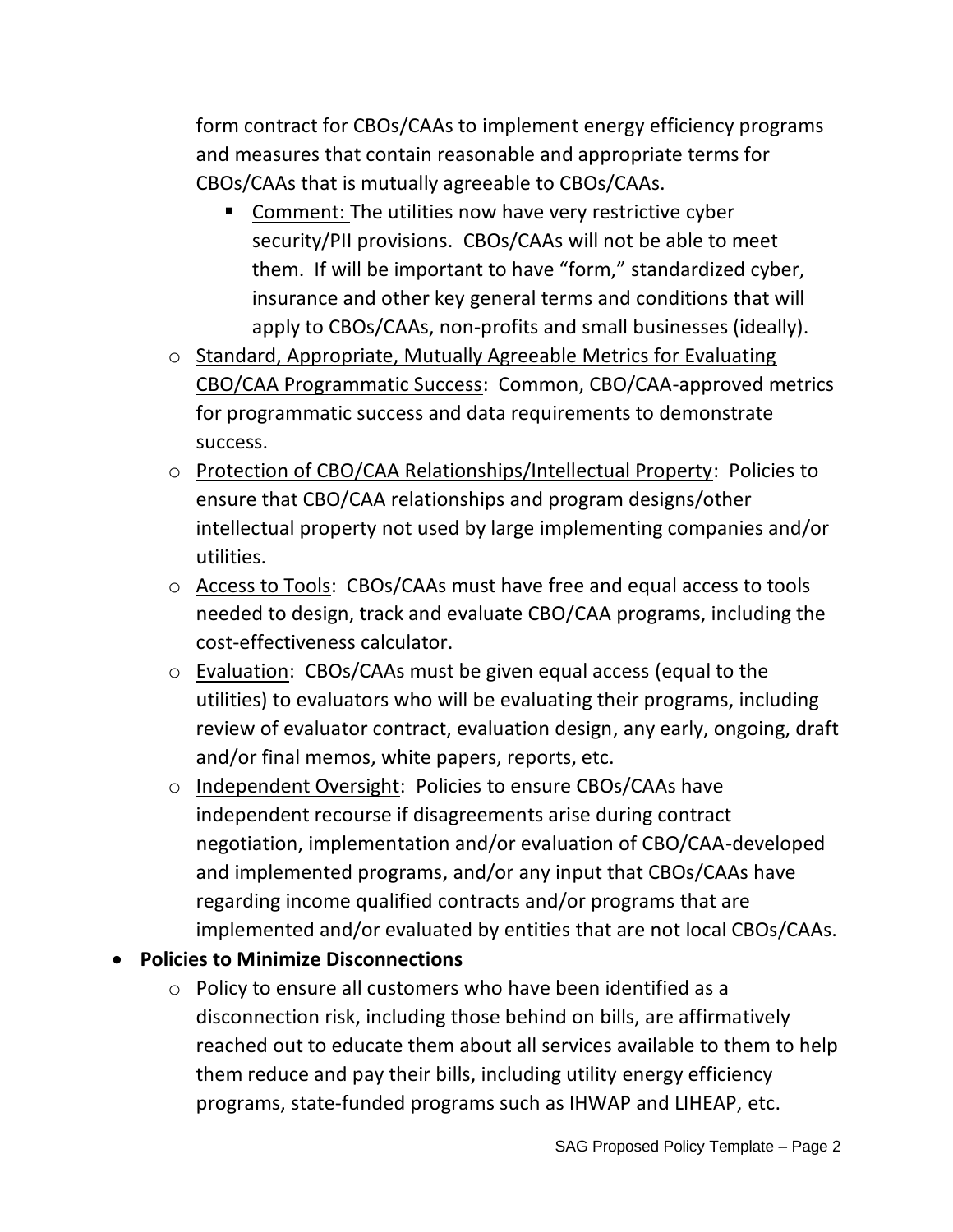o Policies to ensure customers facing disconnection risk receive energy education on how to read their bills, understand greatest energy using equipment and practices and how to manage their energy use.

# • **Policy to Ensure and Facilitate IQ Energy Assistance Program Cross-Referrals**

- o "Policy Rule" that cross-referral must occur, identify the IQ Programs and Initiatives that should be subject to cross-referral, ensure customers get assistance/coaching from the program in accessing the other programs/initiatives that could help them, then have EM&V do some spot checking to make sure the referral is occurring consistently and customers are able to take advantage of other programs available to them.
- o "One-Stop Shop" for Customer Sign-Ups for ALL bill assistance and IQ energy programs so that customers do not have to repeatedly sign-up and/or gather different documentation for multiple assistance programs, including those offered through federal and state funds (such as LIHEAP, LIWAP and IHWAP).
- o "Customer Journey Map" and "Customer Feedback Survey" for IQ customers to ensure that their experience is as seamless and positive as possible; customer feedback from all IQ customers after they have engaged in programs to ensure they are being treated with dignity, respect and the same speed and efficiency that a "market-rate" customer might receive.
- **Policies to Track and Report on Illinois Home Weatherization Program (IHWAP), including Braided Efforts**
	- o Policies that require tracking and reporting of IHWAP program funds and braiding efforts to ensure all funds allocated each year are spent.
	- o Policies to ensure sufficient workforce and contractors to perform the IHWAP work
	- o Policies to ensure sufficient training resources, effective and constructive oversight and coaching of trade ally work to ensure trade allies are able and willing to expand and continuously improve.
- **Policy that IQ Programs and Related Services (e.g. LIHEAP and IHWAP) Should be Offered Through Local Community Centers (CBOs/CAAs) and Services Should be "Wrap-Around" (One-Stop Shop)**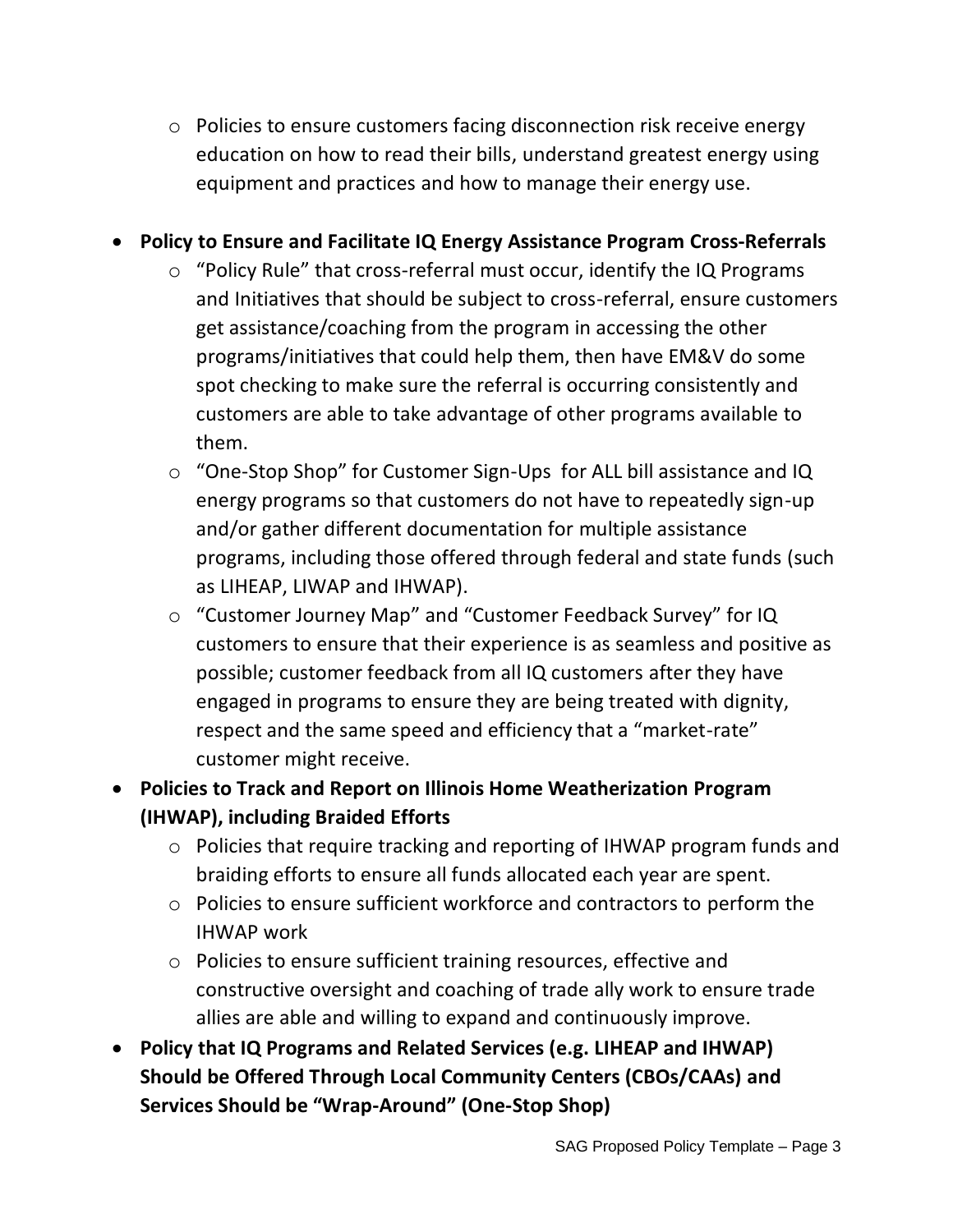- o Local CBOs/CAAs who wish to provide outreach, education and sign-up should be trained and supported by utilities and other partners (DCEO) through resources, effective contracting, coaching and other resources.
- **Policies to Ensure Use of Local and Diverse Contractors**: Policies to ensure that trade allies serving disadvantaged communities are based in those communities and represent residents of those communities. Programs and contracting models to ensure success and growth of local and diverse contractors in participating in both utility and state-funded programs.
- **Local CBOs/CAAs Considered "Non-financially interested parties**": Policy indicating that, by definition, local CBOs/CAAs are included in definition of "non-financially interested parties" except in the narrow case that a contract with that organization is being considered by SAG or a SAG subcommittee.
- **Policy on Primacy of LIEEAC Over SAG**: Policy indicating the primacy of recommendations of LIEEAC over those from SAG or other stakeholder processes to ensure CBOs/CAAs have the "final say" in policies and practices that impact their communities.
- **Primacy of IQ-TRM Working Group vs. TRM Working Group:** Policy Indicating that technical values for IQ get resolved through the IQ TRM Working group rather than the full TRM Working Group (exchange I had with VEIC earlier). I'll provide support for this position, but I've socialized the idea and at least a few others agree with me.

## **Policy Proposals from IQ-N Facilitator**

- Form: Create single section in EE Policy Manual for IQ Policies
- Form: Policy that all IQ items discuss through SAG and/or SAG subcommittees should be grouped so that interested IQ participants can participate in targeted way.

# **Question 2: Utility Impact**

*Positive Utility Impact as follows:*

- *1.* Policies above will ensure utilities are complying with statutory provision to use CBOs/CAAs for energy efficiency program and measures.
- *2.* Utilities will be more effective and trusted in their communities if programs are offered through CBOs/CAAs
- *3.* Utilities will achieve local economic development if majority of programs and funding flows through local communities.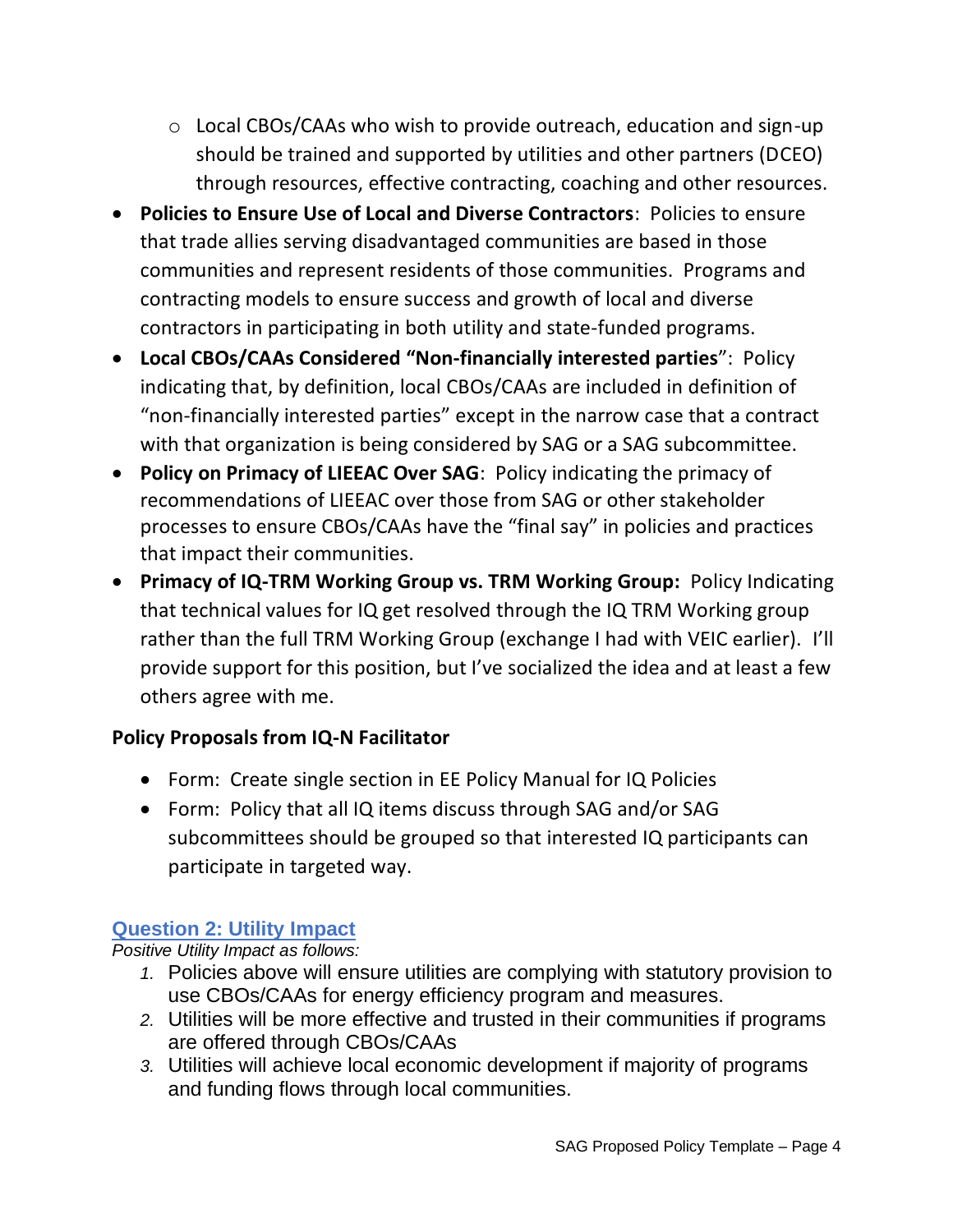## **Question 3: Background Research**

*Provide any background research completed in preparing this template, including source references and links, as applicable.* 

The IQ Leadership Team has performed extensive research by direct organizational experience and extensive conversations with CBO/CAA implementer experience during prior and current portfolio to inform development of the above policies and recommendations.

#### **Optional Question 4: Commission Decision**

*Has the Illinois Commerce Commission previously addressed this policy or issue? If so, please provide language and specific citations, including the ICC docket number.*

The ICC has had limited input from CBOs/CAAs on IQ program design, implementation and evaluation. The important Policy Manual recommendations, above, will start ensuring CBOs/CAAs have an effective voice in ICC proceedings and IQ program design, implementation and evaluation.

### **Optional Question 5: Statutory Consistency**

*Have you reviewed your proposed policy against applicable Illinois law? Are there any possible conflicts? If so, please explain and provide statutory citation(s).*

The statutory authority for the proposed policies, above, is:

*Implementation of energy efficiency measures and programs targeted at low-income households should be contracted, when it is practicable, to independent third parties that have demonstrated capabilities to serve such households, with a preference for not-for-profit entities and government agencies that have existing relationships with or experience serving lowincome communities in the State.*

The above recommendations are fully consistent with the legislative intent and several provisions contained in the Clean Energy Jobs Act (CEJA).

### **Optional Question 6: Additional Information**

*Provide additional information, as needed, to assist with understanding the proposed policy issue and your request to include it in the Policy Manual Version 3.0. For example, have any memos been drafted to the SAG related to this policy proposal?*